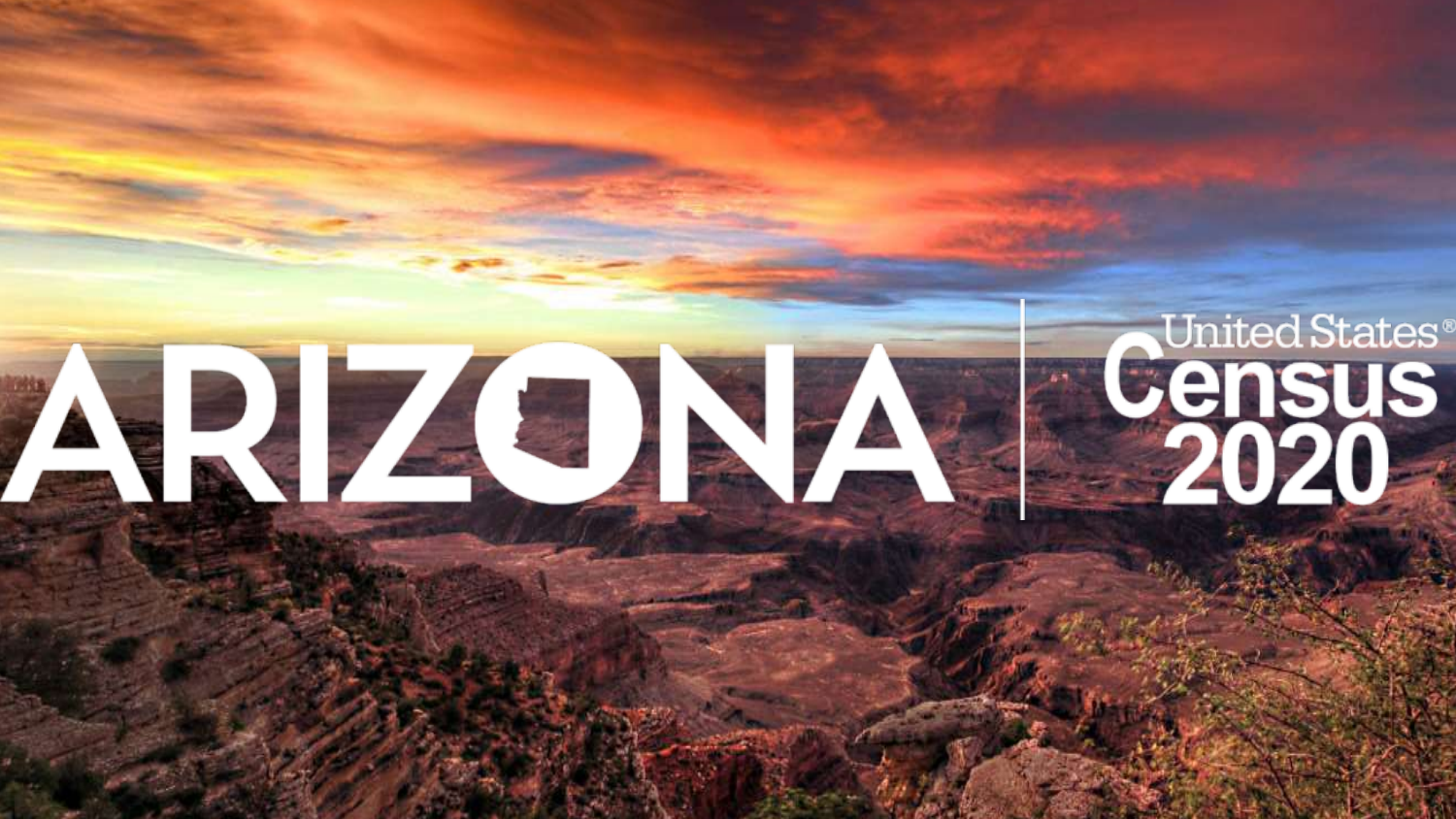# **ARIZONA IMPACT**



**\$675 BILLION PER YEAR total federal funding at stake for distribution to states**



**\$3,000 PER PERSON OR \$20.5 BILLION ANNUALLY in federal funding tied to Arizona census data**

### **\$620 MILLION LOSS**

**1% undercount in Arizona would mean a direct loss of \$62 million annually, or \$620 million over the next decade for critical medical programs that help Arizonans**

### **ARIZONA REPRESENTATION**

**in the United States House of Representatives & state and local political boundaries**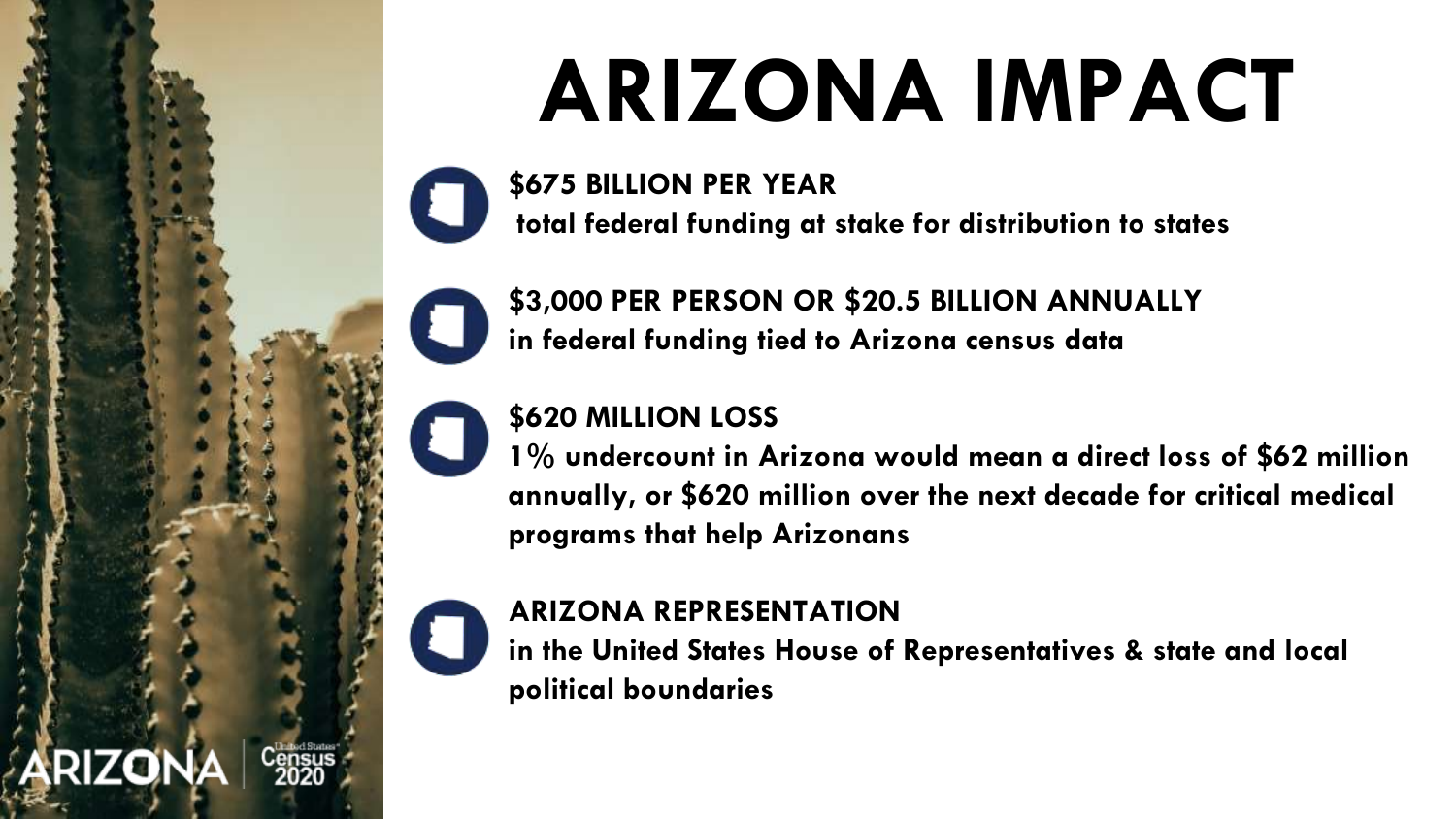



**ESTABLISHED BY GOVERNOR DOUG DUCEY**

**BIPARTISAN GROUP OF 23 ARIZONA LEADERS FROM ACROSS THE STATE**

**14 SUBCOMMITTEES DEVELOPING TARGETED PLANS TO REACH TRADITIONALLY UNDERCOUNTED COMMUNITIES**

**FULL-TIME DIRECTOR OF THE ARIZONA COMPLETE COUNT COMMITTEE WITH ADDITIONAL STAFF SUPPORT** 



**CONTRACTED ADVERTISING & PUBLIC RELATIONS AGENCY**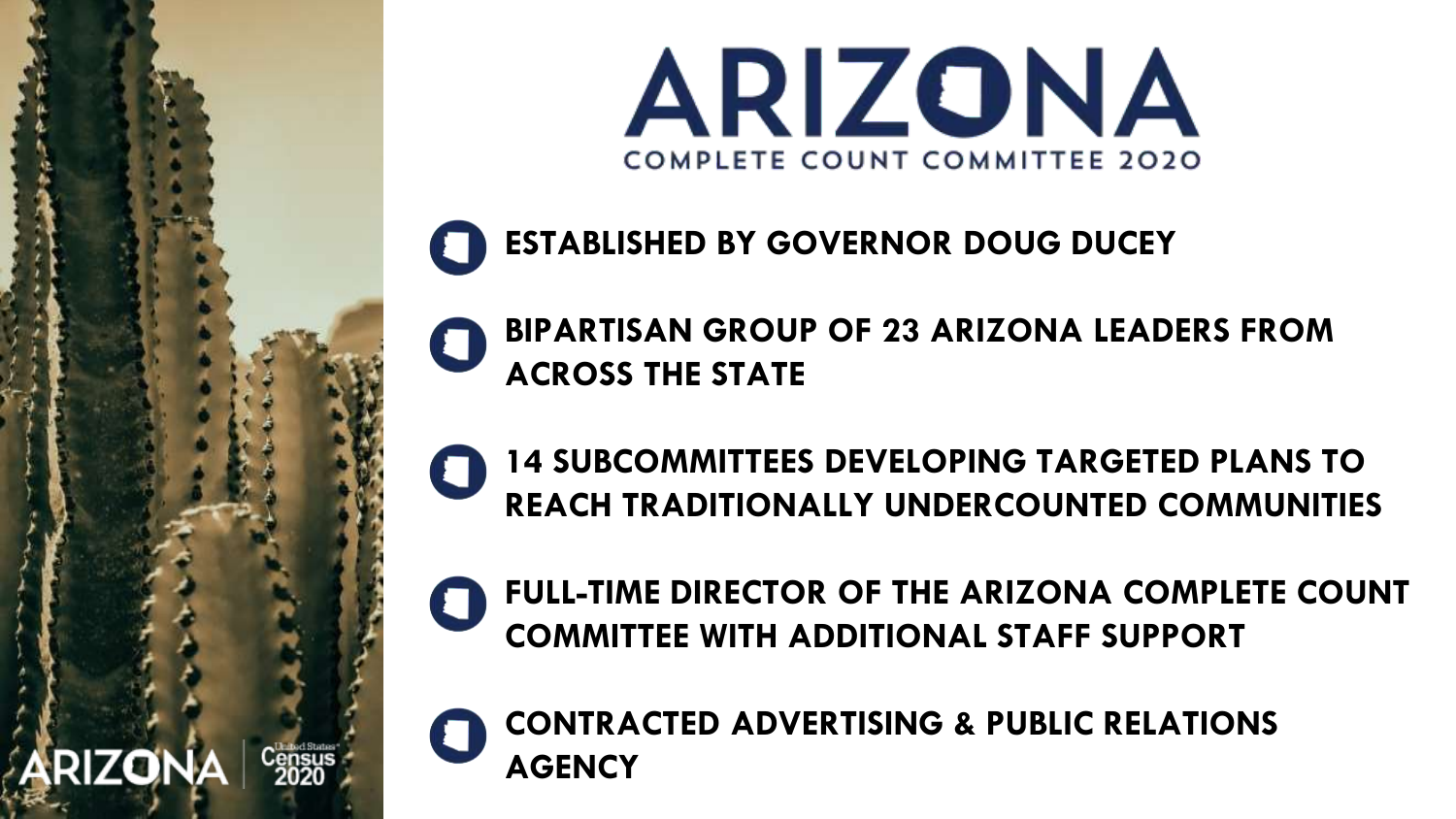## **MISSION STATEMENT**

**To pursue a complete and accurate count of every person residing in Arizona through a statewide effort that educates the public, promotes census participation, and motivates residents to be counted.**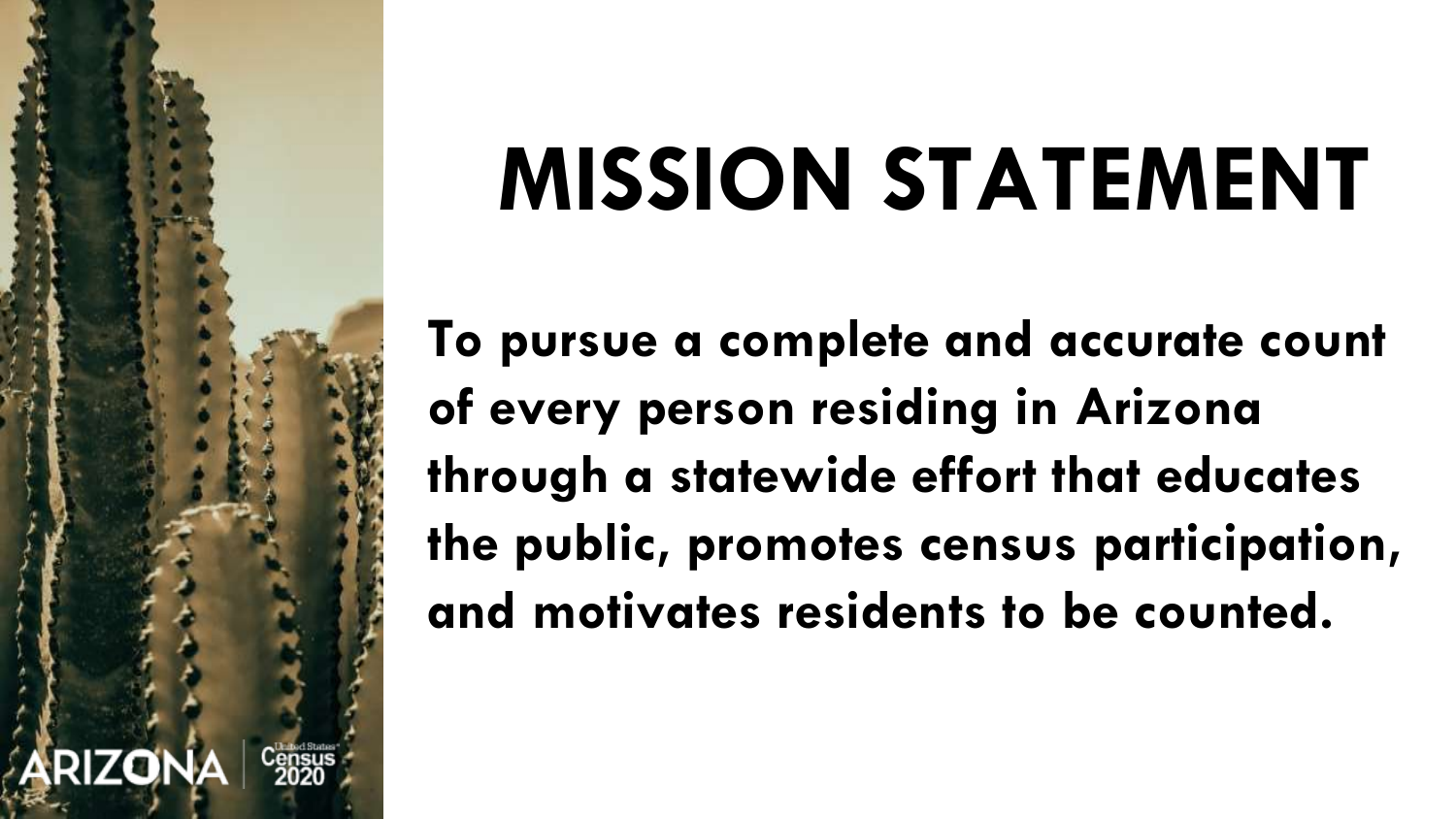

## **SUBCOMMITTEES**

- **BUSINESS PARTNERSHIPS**
- **COMMUNITY-BASED ORGANIZATIONS**
- **COUNTY GOVERNMENT**
- **EARLY CHILDHOOD & YOUTH OUTREACH**
- **FAITH-BASED COMMUNITY**
- **MEDIA RELATIONS**
- **MILITARY & VETERANS**
- **MULTI-FAMILY HOUSING OUTREACH**
- **MUNICIPAL GOVERNMENT**
- **PHILANTHROPIC PARTNERSHIPS**
- **RURAL OUTREACH**
- **STATE AGENCIES**
- **TRIBAL OUTREACH**
- **UNIVERSITY PARTNERSHIP & OUTREACH**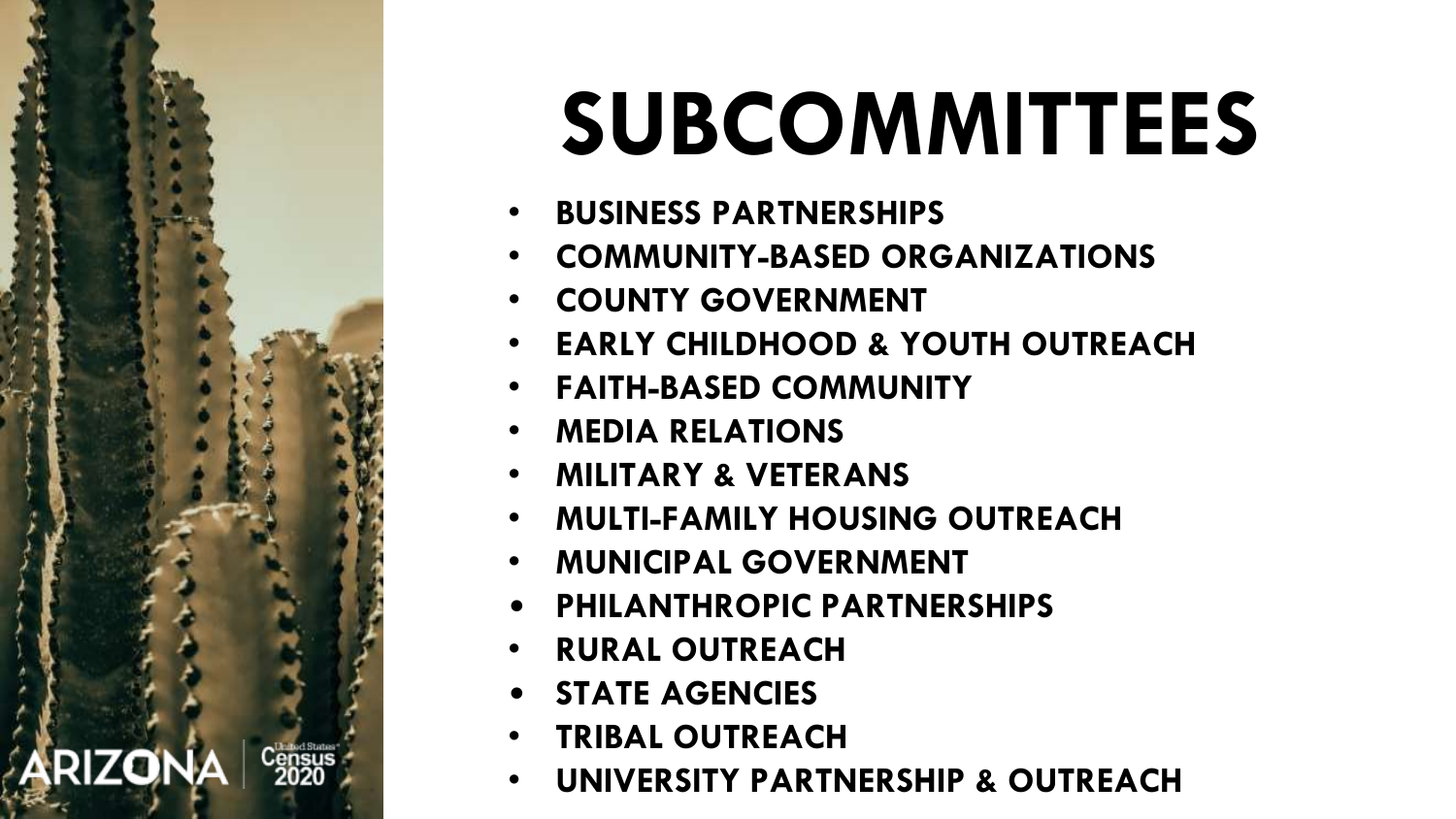

# **CAMPAIGN ELEMENTS**

**PAID MEDIA & PUBLIC RELATIONS CAMPAIGN**

**STATEWIDE OUTREACH & COMMUNITY PARTNERSHIPS**



**COMMUNITY BASED INITIATIVES DRIVEN BY SUBCOMMITTEES**

**STATE AGENCY AWARENESS CAMPAIGN**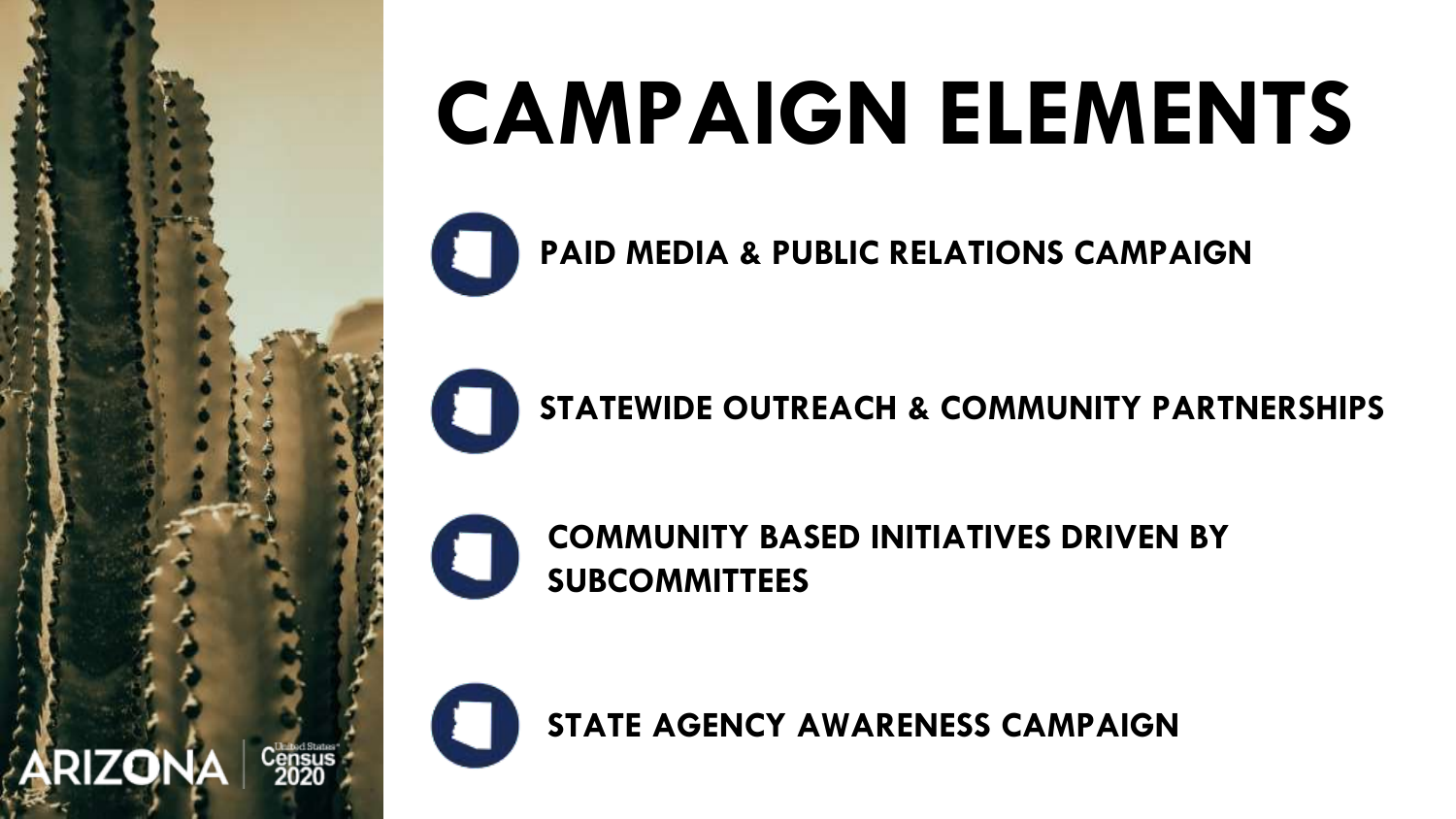

## **MEDIA PLAN**

- **WEBSITE: AZCENSUS2020.GOV**
- **PUBLIC SERVICE ANNOUNCEMENTS** a
	- **TELEVISION**
	- **RADIO**
	- **SOCIAL MEDIA**
	- **PRINT ADVERTISEMENTS**

a

a

- **OUTDOOR ADVERTISEMENTS (BILLBOARDS, BUS-STOPS, GAS**  O **STATIONS, ETC.)**
- **OP-EDS & EARNED MEDIA** a

**SPECIAL EVENTS AND PRESS OPPORTUNITIES**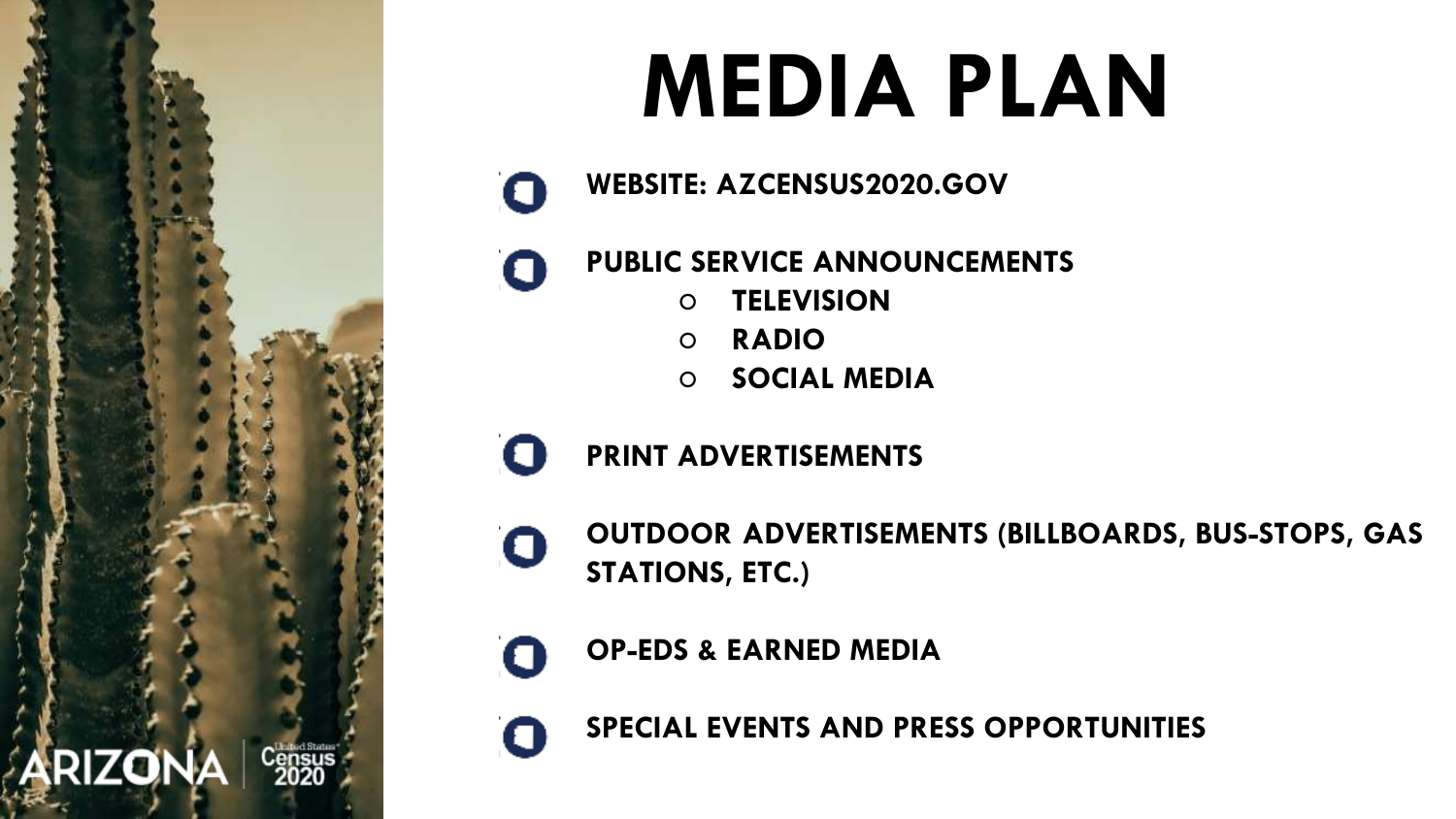

### **AZCCC TIMELINE**

**AZCCC PLANNING PHASE & SUBCOMMITTEE ESTABLISHMENT** October 2019 – December 2019

> **STRATEGIC COMMUNICATIONS & COMMITTEE WORK PLAN FINALIZED**  December 2019

**AZ CENSUS 2020 CAMPAIGN LAUNCH** January 2019

**EDUCATE & ACT PHASE** February 2020-June 2020

### **CENSUS TIMELINE**

**MID-MARCH FIRST NOTICE**

sent inviting residents to respond to the 2020 Census

**MARCH 12, 2020 SELF RESPONSE BEGINS** Continues through July 2020 **APRIL 1 CENSUS DAY MID-APRIL EARLY NON-RESPONSE FOLLOW-UP MAY 2020 - JULY 2020 NON-RESPONSE FOLLOW-UP**

to residences that do not self-respond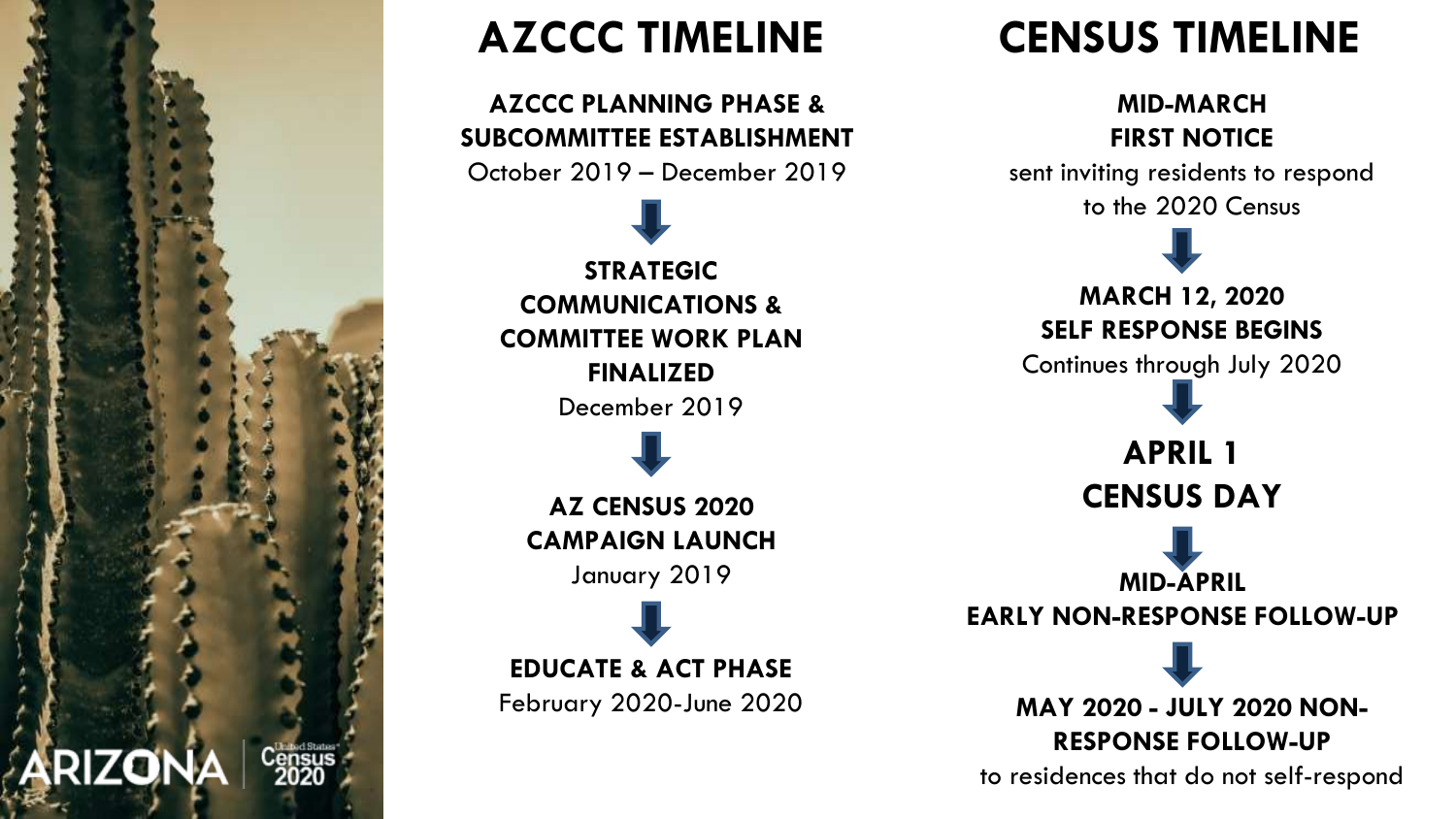

### **AZCENSUS2020.GOV**



## **@AZCENSUS2020**